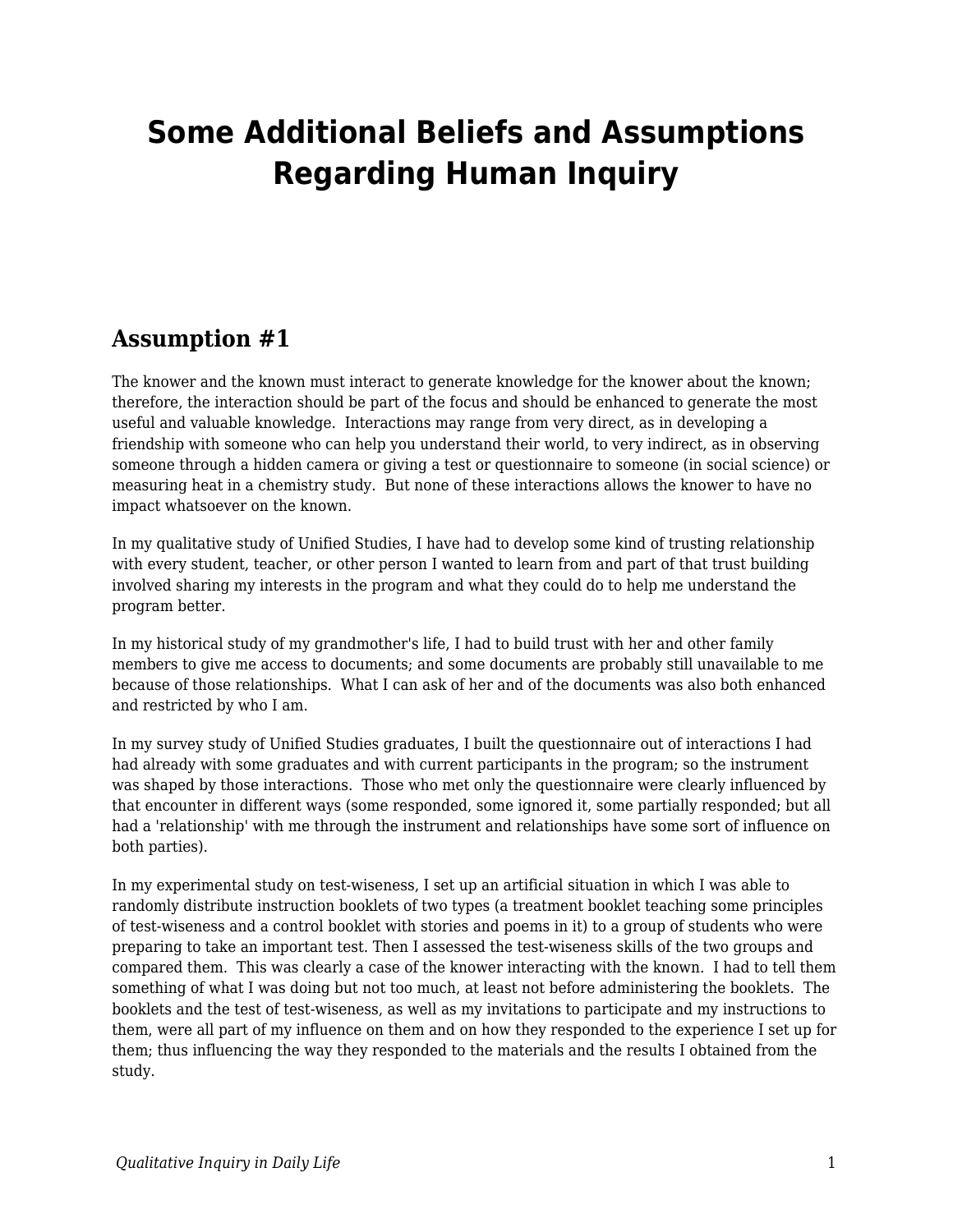#### **Assumption #2**

Although some Truth is absolute and therefore some realities or knowledge about that Truth are not negotiable, our knowledge or views of reality are rarely absolute. We are struggling as human beings to clarify what we really know and what we must take on faith. We do this in 'learning communities' and 'socially construct' many of our realities through interactions with others, putting forth our conceptions and seeing how others respond to them.

I believe that God can be part of my learning community if I will accept and seek him and hearken to what he would teach me. He is actually part of that community anyway; but I can learn much more by acknowledging that and acting upon it than I could ever do by ignoring or denying his existence and his knowledge. So studying God's revelations to humans, listening to His prophets, and praying to Him regularly seem a very natural part of my efforts to be an inquirer.

Yet, I also believe we have had a veil of forgetfulness drawn across our minds and it is not always clear what God would say about a given field of inquiry. We have to struggle and seek, many times it appears, 'on our own' to know. So faith is a big part of inquiry and learning to live with ambiguity as well.

Very few time-free or context-free generalizations are possible to make when drawing conclusions about people. Building 'time- and context-bound working hypotheses' is a much more appropriate goal in educational research theory building. The closest we can come to generalizations is through the accumulation of findings across many studies in diverse contexts, across time, by multiple inquirers using multiple methods. But even the generalizations thus generated are open to contradiction through discovery of counter evidence. We need to be humble about what we are 'discovering.'

There are many different stories I can tell about Unified Studies based on my inquiry over several years. But whatever I might say about what they are doing in this program, I have to be tentative because there are continual surprises and nearly always an exception. And even if I do reach a conclusion that seems to apply across all years of the program, next year's student body may surprise me and the teachers; and similar programs elsewhere may yield very different results.

I'm struggling to get my Grandmother's story straight but she changes parts from time to time during revisions. Also, her children point out alternative interpretations of experiences they had in common with her which modify my conclusions. Even if I do get it straight as far as she and her children go, other readers are likely to interpret her life and the context in which she lived differently than I have because they bring different questions and assumptions to the experience. Yet, over many life histories and other histories, some consistent patterns are likely to emerge across many interpreters (but not all, I'll bet).

My survey of graduates identified many similar evaluations of their experiences in Unified Studies. But not all graduates agreed completely on any one conclusion.

Most of the students who participated in the test-wiseness treatment group did better on the final test than did those in the control group. But not all of them did. This could have been because some were already test-wise or because my measures of test-wiseness were flawed or because my instruction was ineffectual for some students, or because of many other reasons. My one study does not yield conclusive evidence. But combined with many other studies of similar purpose it might lead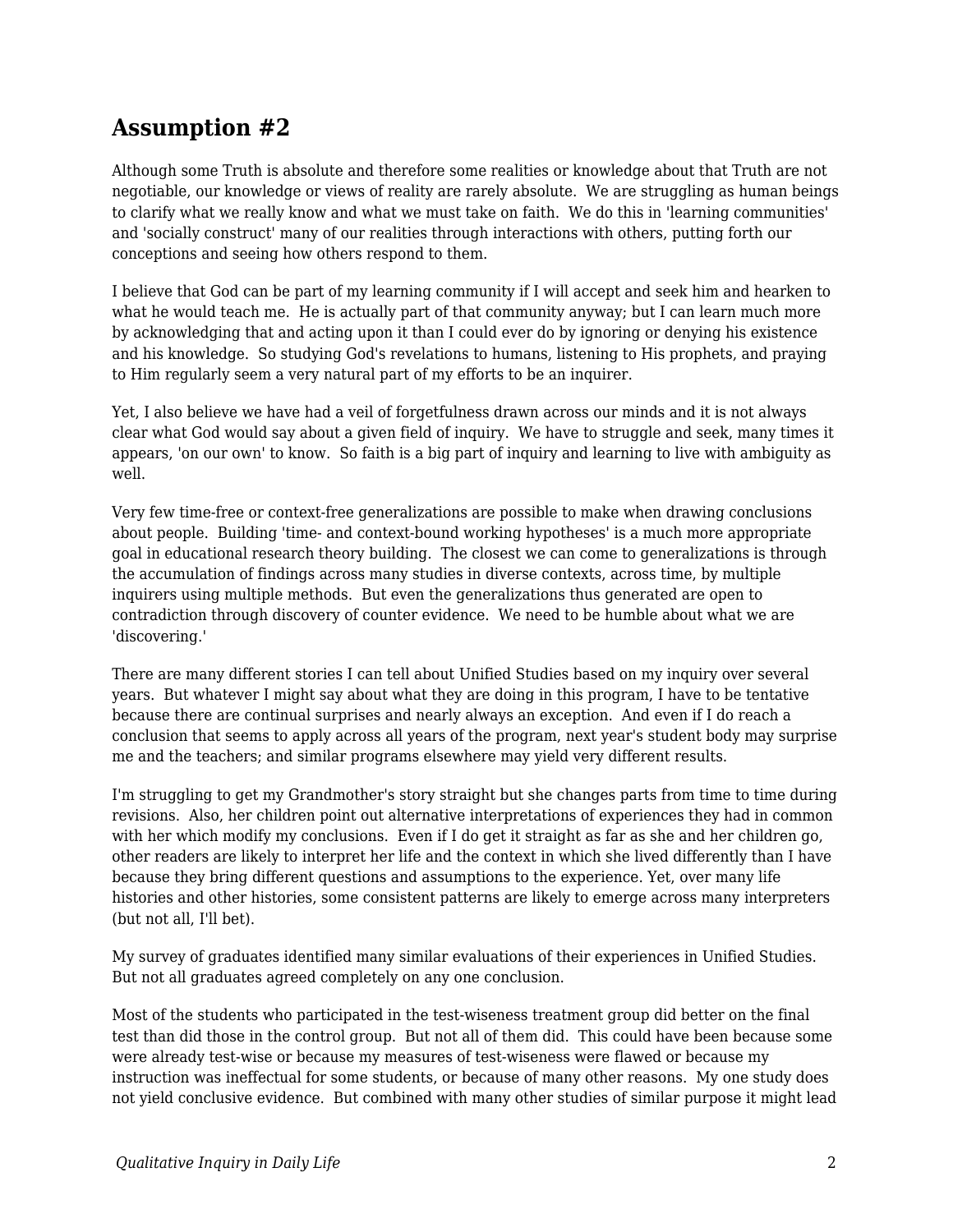to some findings that people would trust enough to act upon (would that make them true then?).

## **Assumption #3**

Similarly, I am skeptical about the facility of establishing credible causal linkages between variables through educational research studies. As Lincoln and Guba suggest: all entities are in a state of mutual simultaneous shaping, so that it is impossible to distinguish causes from effects. This isn't to say that there are no causal connections but showing them as indisputable facts is very difficult if not impossible to do, at least in human affairs.

It appears from stories many students tell me that Unified Studies is having a major impact on their high school education and their views of themselves as life-long learners. But they all have so many other things going on in their lives at the same time that it is impossible to separate out the impact of Unified from all the other influences. It is even difficult to isolate just where Unified starts and where it stops in the life of any given student.

My Grandmother believes she became a teacher instead of a librarian because her father asked her to quickly finish her teacher certification process and help the family financially instead of continue her education. But what caused her to heed her father's request? What lead her father to make that request? What stopped her from turning to librarianship later (she actually was a librarian for many more years than she was a school teacher). And which causal linkages we might define in her case would be applicable across all girls and their fathers?

Nearly all the graduates interviewed claimed that Unified Studies had made a positive difference in their lives since graduation. But not all of them made this claim. And each positive claim was about a slightly different kind of influence they felt the program had had. But these are all opinions of people who have had millions of other experiences in their lives too. So how can we be sure what Unified actually caused?

I tried to conclude that my test-wiseness instruction helped some of the participants in my study become more test-wise. But what about the others? If it didn't work equally well for all of them, how can I say there is a causal link between my instruction and their performance?

### **Assumption #4**

I believe inquiry is value-bound and not value-free (Lincoln and Guba, p. 37). In other words, researchers or inquirers ask questions and design their studies based on particular assumptions, beliefs, and/or values. Therefore, their studies are guided by their values and the results, conclusions, and interpretations are also shaped by those values, just as their values are shaped by what they find. Values from different groups of people can (and usually should) be counterbalanced by values from others if the results of inquiry are going to be credible or at least worth considering by others. But no value-free studies are conceivable by people who have values (and we all do).

I began doing my study of Unified because the idea of integrating several disciplines into a common course for high school students and conducting much of the class out in the environment and not just in the school building appealed to me. It felt right. But I've met many people who feel exactly the opposite. If they were to do my study, they would probably want to show that these people are harming their students while I've spent most of my time wanting to find out what was good or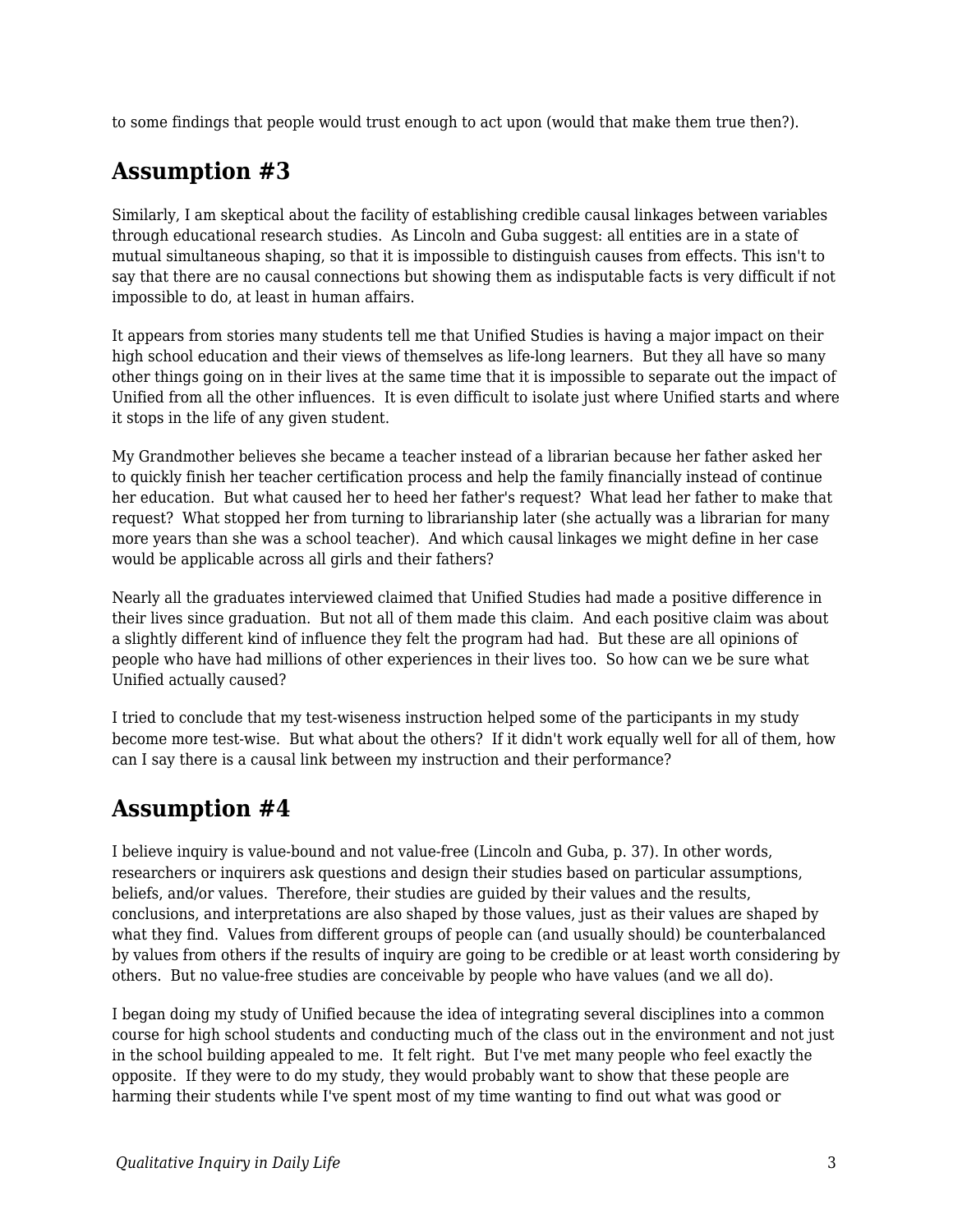laudable about their work.

I love my Grandmother and want to tell her story to the rest of the family and anyone else who might be interested in the time and places she lived. I wanted to help her tell her story and so I give priority to her version of things over versions her children suggest might be more accurate. I could take a very different approach if it weren't for these powerful values I keep bumping into in myself!

The survey of graduates is shaped by the same values I used in designing the participant-observation study. I invited others to join me in developing the questionnaires and conducting related interviews. We argued about the questions we were asking and about the conclusions we should reach once the answers came back. So my values and theirs have been combined to some extent in doing this study. But I hired those people to help me and they haven't (or won't eventually) spend nearly as much time examining the results as I. And if there were others who were to join the project now, they too would have an influence. So a combination of values is at play here.

In the test-wiseness study, I was trying to meet a class requirement to do an experiment. I sort of believed in test-wiseness as a concept but I felt really uncomfortable manipulating people to participate in my study just so I could get credit and a good grade. I could have had very different values and probably would have modified my instruction, the tests I gave, and even the relationship I developed with participants accordingly. That certainly would have impacted the results.

## **Assumption #5**

Humans inquire. We are always asking questions, seeking answers, sharing what we learn with others, reshaping our answers based on their responses, acting on what we think we know, changing directions when we discover our errors, and so on. Some inquiry is very formalized while most is informal and essentially taken for granted. I believe that thinking about who we are as inquirers can enhance all our inquiry efforts.



Williams, D. D. (2018). *Qualitative Inquiry in Daily Life (1st ed.)*. EdTech Books.